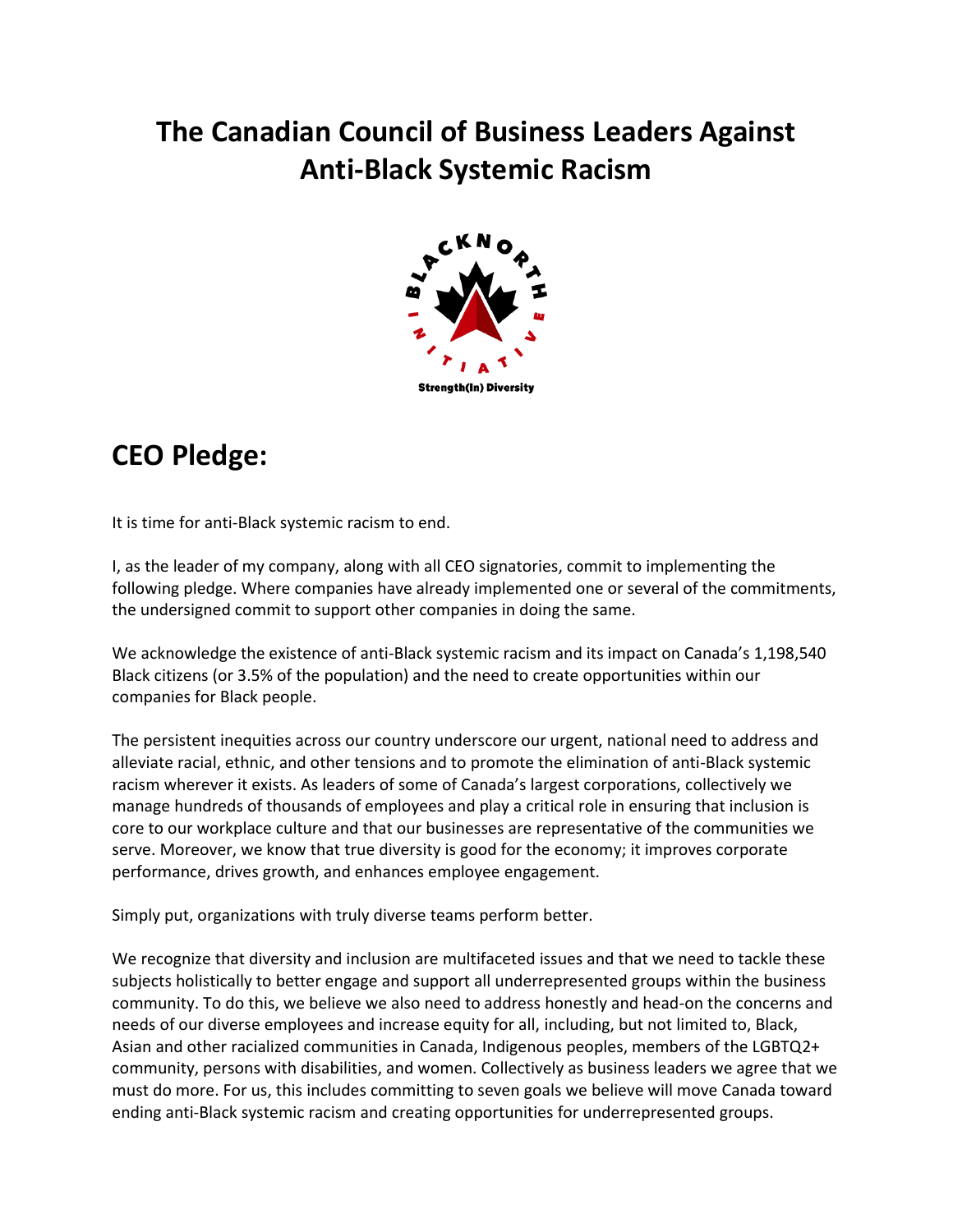- 1. **Working through community organizations, including the BlackNorth Initiative, we will increase our efforts to make our workplaces trusting places to have complex, and sometimes difficult conversations about anti-Black systemic racism and ensure that no barriers exist to prevent Black employees from advancing within the company**. We will create and maintain an environment that fosters open dialogue, including listening forums where our people feel comfortable to gain greater awareness of each other's experiences and perspectives. By encouraging an ongoing dialogue and not tolerating any incongruence with these values of openness, we are building trust, encouraging compassion and open-mindedness, and reinforcing our commitment to a culture of inclusivity.
- 2. **Working through community organizations, including the BlackNorth Initiative, we will implement or expand unconscious bias and anti-racism education.** We all have unconscious biases—that is human nature. Unconscious bias education enables individuals to begin recognizing, acknowledging, and therefore minimizing any potential blind spots they might have. We will commit to rolling out and/or expanding education that addresses unconscious bias and anti-Black systemic racism within our companies and make non-proprietary unconscious bias education modules available to others.
- 3. **We will share best—and unsuccessful—practices.** We know that many companies are still developing programs and initiatives around true diversity and inclusion. We commit to helping them evolve and enhance their current diversity strategies and encourage them, in turn, to share their successes and challenges with others.
- 4. **We will create and share strategic inclusion and diversity plans with our board of directors**. We will establish at least one diversity leadership council and make efforts to ensure these groups include diverse representation, including senior Black leaders, within our organization. The diversity leadership council will work with the CEO who will be accountable to our board of directors (or equivalent governing bodies) through the development and evaluation of concrete, strategic action plans to prioritize and drive accountability around diversity and inclusion, including as it relates to Black employees. We recognize that boards and CEOs play an important role in driving action together to cultivate inclusive cultures and talent.
- 5. **Working through community organizations, including the BlackNorth Initiative, we will ensure employment opportunities are visible and barrier- free to all under-represented groups, including Black people.** We commit to hiring goals that achieve an employee demographic profile reflective of the demographic profile of Canadians, including a goal of 5% of our student workforce from the Black community. We also recognize the economic power of the company and the ability to influence broader change by encouraging diversity and the representation of Black people amongst our suppliers and those we choose to do business with.
- 6. **We will engage Canada's corporate governance framework.** The aim of the BlackNorth Initiative is to include both board Chairs and CEOs to foster inclusiveness for Black leaders at the board level, as well as at senior management and executive levels. We are building a strong foundation of business leaders who are committed to meaningful, sustainable inclusion of Black people in business leadership. Our goal is to build a pipeline so there can be representation from the Black community on the Board of Directors and in our C-suite. In addition, as a numeric goal provides real impetus for